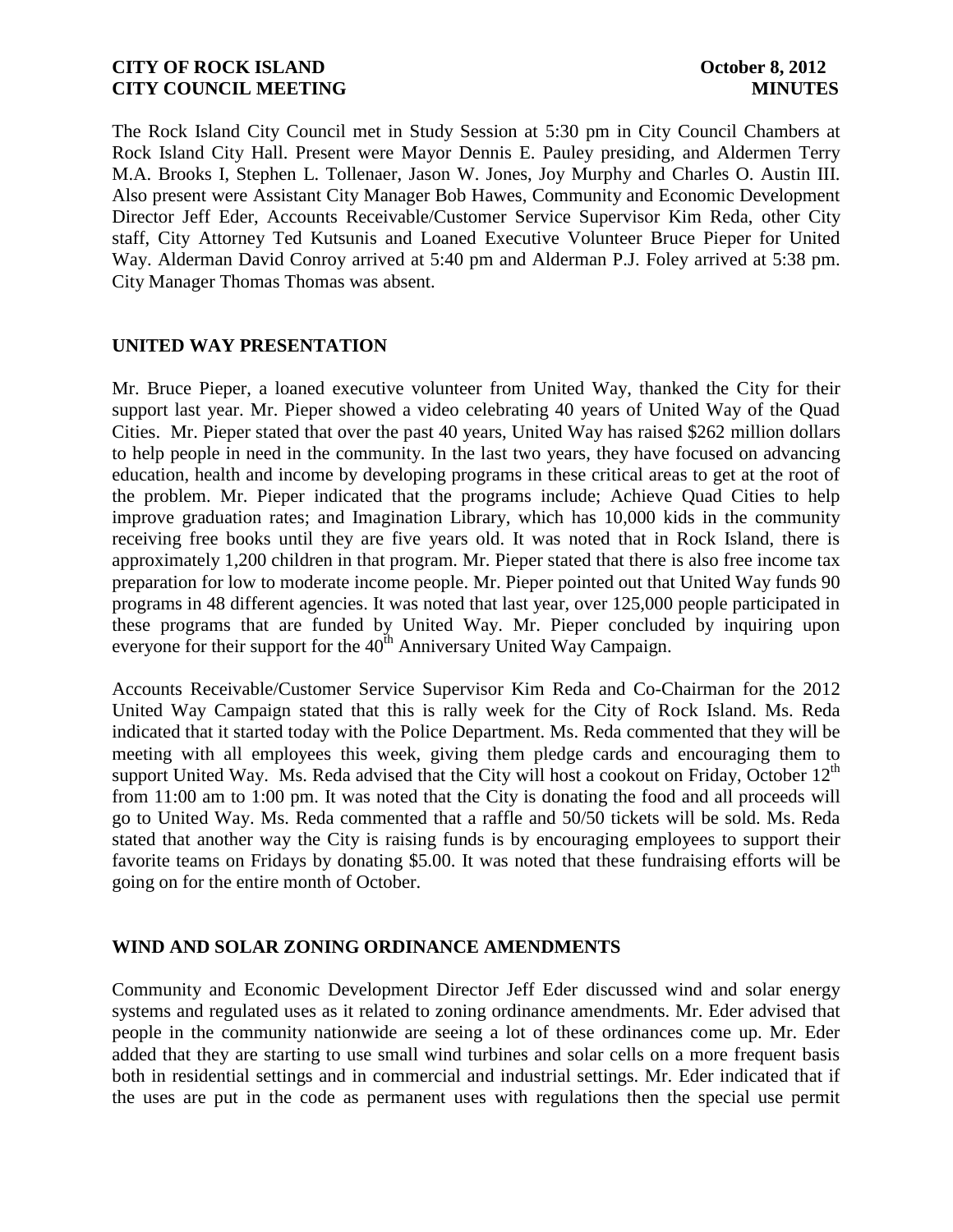process will not have to be utilized all of the time. Mr. Eder advised that staff has done a lot of research looking at regulations that were adopted by Moline, Milan, Rock Island County and several sites in Iowa.

Council discussed wind and solar energy systems as it related to variances for residential areas.

Mr. Eder stated that various issues in regards to these systems include; setbacks from property lines, height and distance, sound distance from a blade, aesthetics, color, impact on the neighborhoods, noise, vibrations and shadow flicker. Mr. Eder noted that if someone is epileptic, shadow flickers could set off seizures.

Mr. Eder showed an illustration depicting a more traditional wind turbine (residential) and an illustration of a newer system, which is an elliptical vertical axis turbine. Mr. Eder discussed these types of turbines.

Council discussed residential and commercial wind energy systems as it related to blade size, property line setbacks, aesthetics and cost. Council also discussed variances as it related to the wind energy systems and the impact on neighborhoods.

Mr. Eder advised that the most controversial part of this ordinance is the wind energy systems side. Mr. Eder stated that he would like to separate the two issues and recommend to Council to pass the solar energy package because it is less controversial. Mr. Eder pointed out that most of these systems in residential areas will attach to the roof and they have the same pitch as a roof. Mr. Eder added that he is recommending to allow this system as the ordinance is written.

Council discussed this issue and came to a consensus in regards to Mr. Eder's recommendation.

Council further discussed the wind energy systems.

### **EXECUTIVE SESSION**

A motion was made by Alderman Foley and seconded by Alderman Jones to recess to Executive Session on matters of Personnel. The motion carried on a roll call vote. Those voting Aye being; Alderman Brooks, Alderman Conroy, Alderman Foley, Alderman Tollenaer, Alderman Jones, Alderwoman Murphy and Alderman Austin; those voting No, none. The meeting was recessed at 6:09 pm.

Mayor Pauley reconvened the regular meeting at 6:15 pm.

## **ADJOURNMENT**

A motion made by Alderman Foley and seconded by Alderwoman Murphy to adjourn the meeting carried by the following Aye and No vote. Those voting Aye being; Alderman Brooks,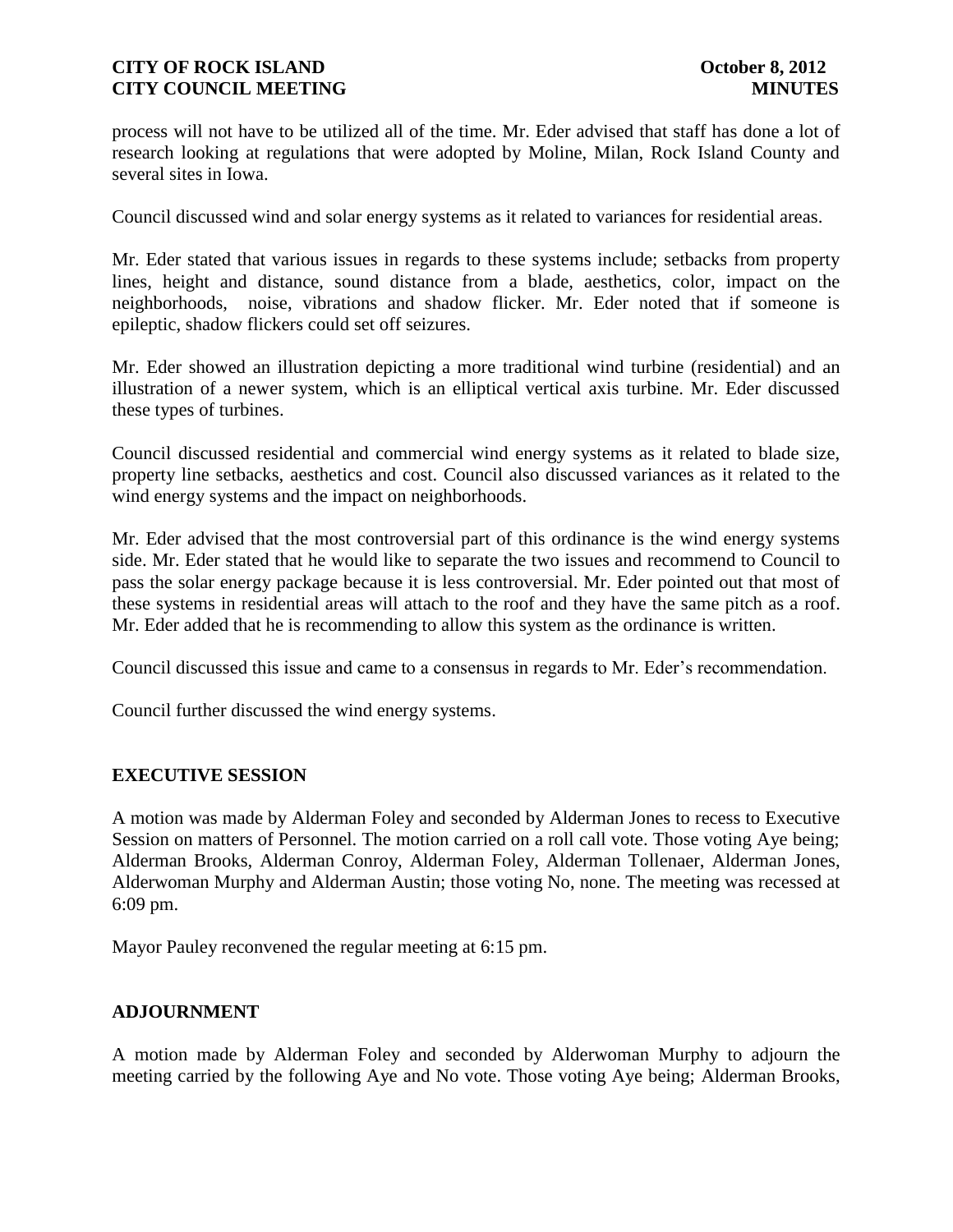# **CITY OF ROCK ISLAND October 8, 2012**<br> **CITY COUNCIL MEETING MINUTES CITY COUNCIL MEETING**

Alderman Conroy, Alderman Foley, Alderman Tollenaer, Alderman Jones, Alderwoman Murphy and Alderman Austin; those voting No, none. The meeting was adjourned at 6:16 pm.

Aleisha L. Patchin, City Clerk

\_\_\_\_\_\_\_\_\_\_\_\_\_\_\_\_\_\_\_\_\_\_\_\_\_\_\_\_\_\_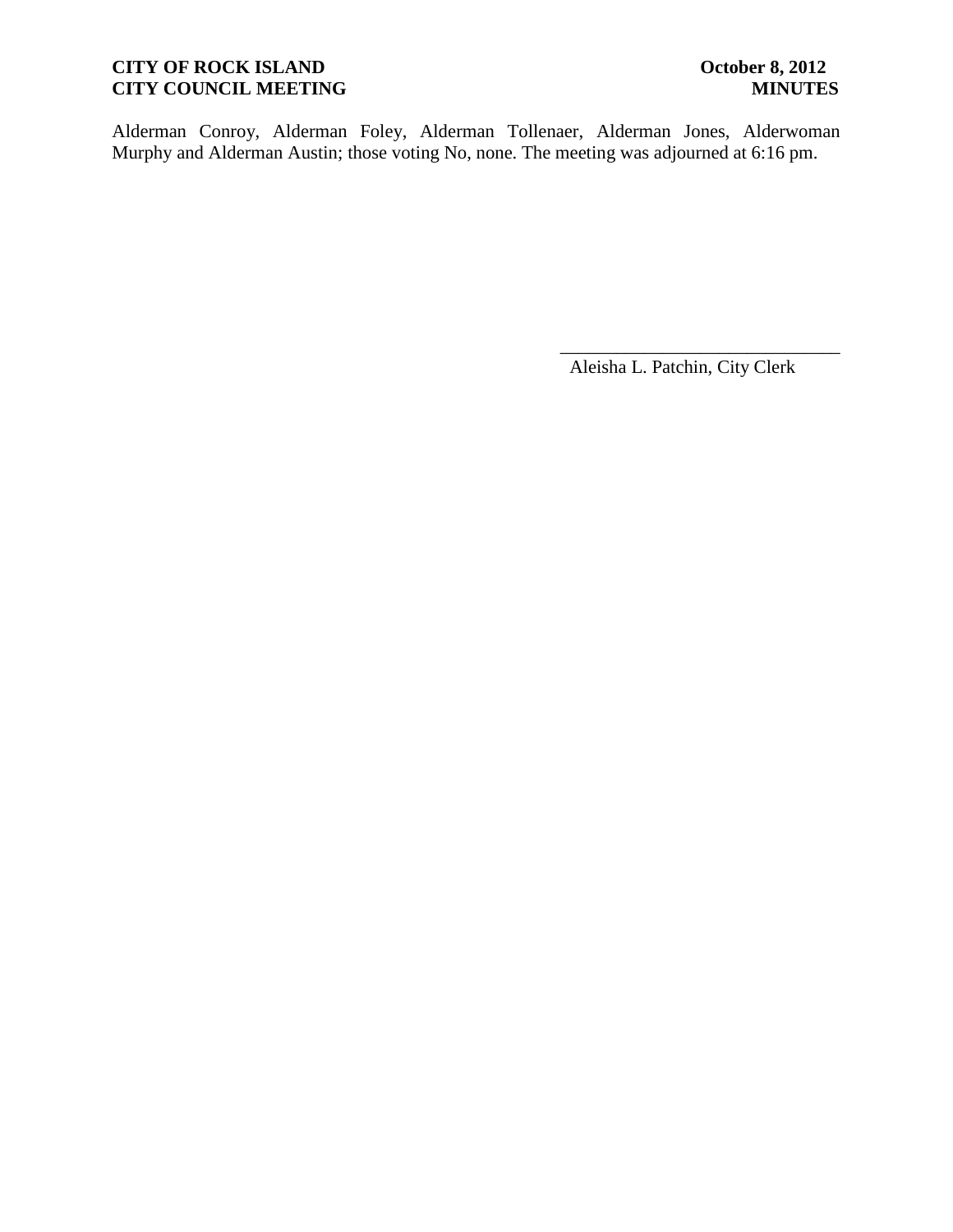Rock Island City Council met in regular session at 6:45 pm in Council Chambers of Rock Island City Hall. Present were Mayor Dennis E. Pauley presiding, and Aldermen Terry M.A. Brooks I, David Conroy, P.J. Foley, Stephen L. Tollenaer, Jason W. Jones, Joy Murphy and Charles O. Austin III. Also present were Assistant City Manager Bob Hawes and City Attorney Ted Kutsunis. City Manager Thomas Thomas was absent.

Introductory Proceedings

Mayor Pauley called the meeting to order and led in the Pledge of Allegiance. Alderman Austin gave the Invocation.

### Agenda Item #5 **Minutes of the meeting of October 1, 2012.**

A motion was made by Alderman Foley and seconded by Alderman Jones to approve the minutes of the meeting of October 1, 2012 as printed. The motion carried by the following Aye and No vote; those voting Aye being; Alderman Brooks, Alderman Conroy, Alderman Foley, Alderman Tollenaer, Alderman Jones, Alderwoman Murphy and Alderman Austin; those voting No, none.

## Agenda Item #6 **Update Rock Island by Mayor Pauley.**

Mayor Pauley along with Fifth Ward Alderman Jason Jones invited the public to attend a Coffee & Conversations event on Saturday, October  $13<sup>th</sup>$  from 9:00 am to 11:00 am at Hauberg Civic Center at 1300 24<sup>th</sup> Street. Mayor Pauley stated that Coffee & Conversations is an opportunity for residents to talk to the Mayor and Aldermen and get any concerns or questions addressed. Mayor Pauley stated that, "Coffee and Conversations events help me learn what the citizens of Rock Island care about and what concerns they might have. I look forward to talking with our residents about our community."

Mayor Pauley advised that the Rock Island Parks Department is looking for evergreen trees to be donated for holiday decorations. It was noted that trees should be no bigger than 25 feet tall and clear of all structures. The Mayor stated that crews will come and remove the tree; however it is up to the home owner to have the stump removed. Mayor Pauley commented that trees nearest to the maintenance facility will be considered first then further out on an as-need basis. Mayor Pauley added that if you have a tree that you would like to donate, please call 309 732-7261.

Mayor Pauley stated that the Community Caring Conference Hero Banquet is scheduled for Thursday, October  $11<sup>th</sup>$  from 6:00 pm to 9:00 pm at the Martin Luther King Jr. Community Center. Mayor Pauley stated to call (309) 786-0345 to get your tickets today!

Mayor Pauley advised that Books 4 Kids Trivia Night will be held from 6:30 pm to 9:30 pm on Thursday, October 18<sup>th</sup> at the Quad City Botanical Center. Mayor Pauley added that this event raises money for the Lorene Evans Watts Memorial Fund for Children's Materials of the Rock Island Public Library Foundation. It was noted that the cost to play is \$10.00 per person, or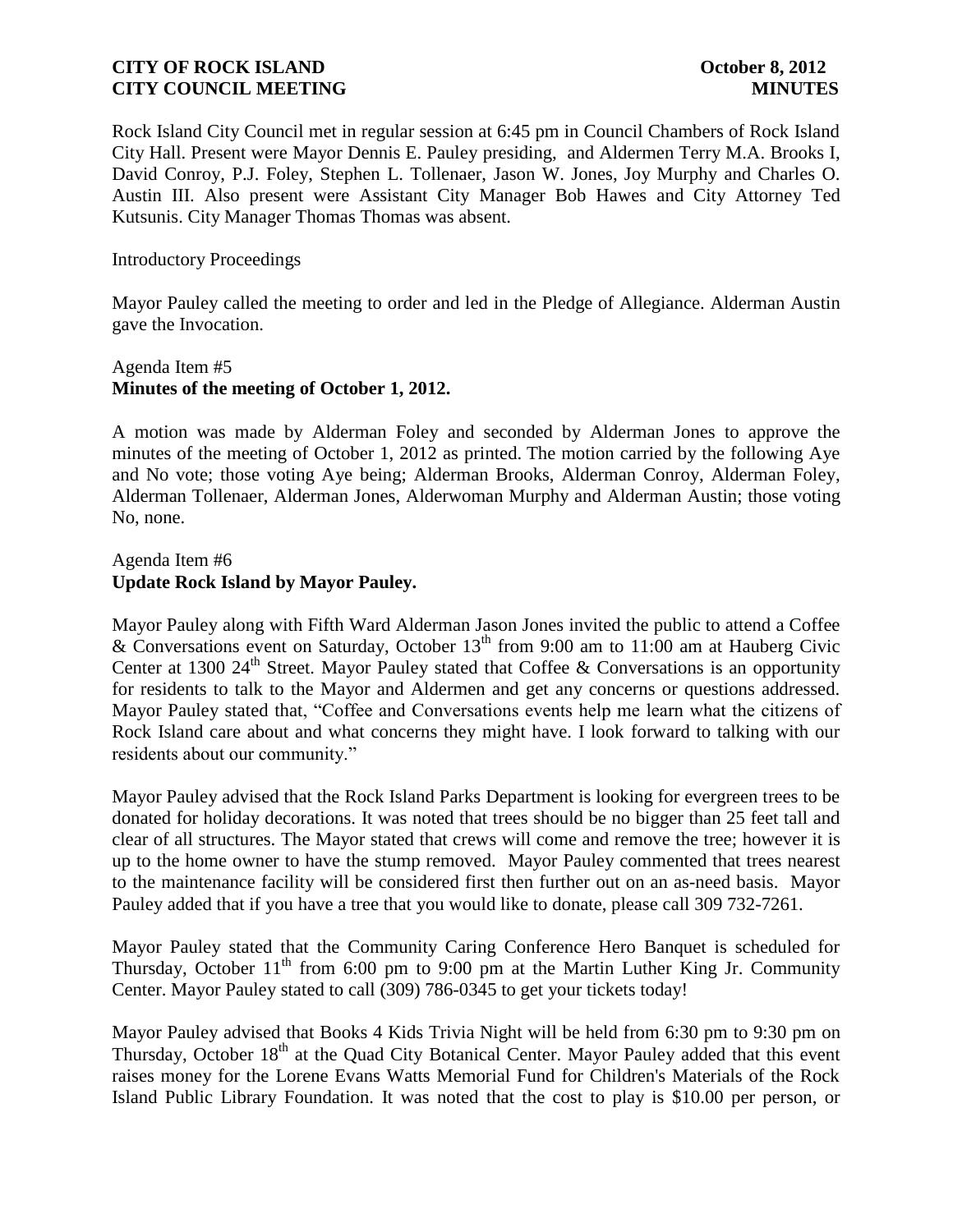\$80.00 for a table of eight. The Mayor commented that to reserve as a team or individual player, please call the Rock Island Library at (309) 732-7305 or email [dinwiddie.kellie@rigov.org.](mailto:dinwiddie.kellie@rigov.org)

Mayor Pauley advised that the City of Rock Island is currently installing Sharrows on city streets, indicating that the marked areas are appropriate for bicyclists and vehicles. The Mayor stated that Sharrows are pavement markings designed to help increase motorists' attention to sharing the roadway with bicyclists. It was noted that this approach is generally used where street widths cannot accommodate bike lanes. Mayor Pauley commented that Rock Island is the first Quad Cities community to install Sharrows on city streets, and is doing so as part of the City's Bikeways Plan. Mayor Pauley indicated that if there is no parking allowed on the street, the Sharrow is four feet away from the curb. If there is parking allowed on the street, the bicyclist has to drive around the cars so the Sharrows are put 11 feet away from the curb.

At this time, Mayor Pauley changed the order of Agenda Items #7 and #8.

# Agenda Item #8 **Proclamation declaring Friday, October 12, 2012 as Joan Hill "The Hot Dog Lady" Day.**

The Mayor stated that Joan Hill is not here to receive the proclamation because today at 11:30 am, we went downtown on the Plaza where Joan Hill sets up her hot dog stand and presented the proclamation to her. Mayor Pauley then read the proclamation.

# Agenda Item #7 **Presentation recognizing landmark designation of the Levi Haverstick House at 544 23rd Street.**

Mayor Pauley stated that the Levi Haverstick House at 544 23<sup>rd</sup> Street, Rock Island was named the City's 41<sup>st</sup> Landmark by the Rock Island Preservation Commission on September 26, 2012. The Mayor added that the structure was recognized by the commission for its connection to one of the earliest newspaper publishers and editors in Rock Island; few people had as much influence on the frontier edge as newspaper publishers. Mayor Pauley indicated that the house was also recognized for its intact Italianate style with heavily ornamented paired brackets that was restored this year by Rock Island Economic GROWTH Corporation, which is the present owner. Mayor Pauley advised that the home is located in one of the more amazing architectural blocks in the City and is situated in a northern wing of the Broadway National Register Historic District.

Mayor Pauley commented that the cube-shaped brick home was constructed in 1869. Mayor Pauley added that after falling into profound disrepair, the home was restored 143 years later by GROWTH utilizing Neighborhood Stabilization Program (NSP) funds, which is a federal stimulus package that is pumping a \$3 million dollar investment into the Broadway Historic District. It was noted that the house is currently for sale by the non-profit housing agency.

At this time, Mayor Pauley presented Renaissance Rock Island President Brian Hollenback, representing Rock Island Economic Growth Corporation (owners of the Haverstick House) with a plaque recognizing the landmark designation of the Levi Haverstick House at 544 23<sup>rd</sup> Street.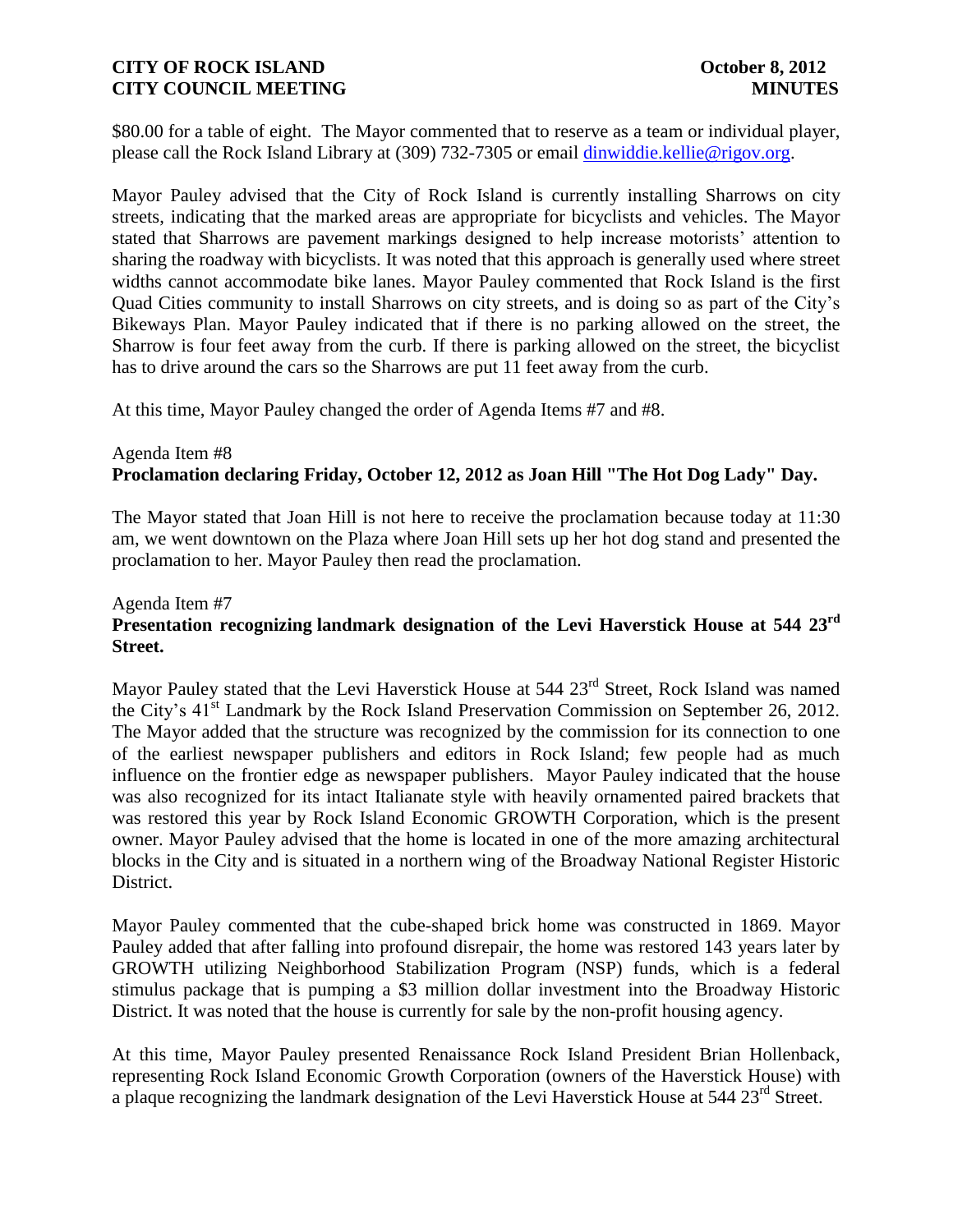Mr. Hollenback thanked the Mayor for the plaque.

#### Agenda Item #9

# **Public Hearing on the Citizen's Advisory Committee recommendations for Fiscal Year 2013-2014 Community Development Block Grant (CDBG) monies and Gaming Funds.**

Mayor Pauley closed the regular meeting at 6:52 pm and opened a Public Hearing on the Citizen's Advisory Committee recommendations for Fiscal Year 2013-2014 Community Development Block Grant (CDBG) monies and Gaming funds.

Mayor Pauley inquired upon Chairman Kevin Hird of the Citizen's Advisory Committee to present the committee's recommendations for allocation of Community Development Block Grant (CDBG) monies and Gaming funds.

Mr. Hird thanked the Mayor, the members of the committee, City staff and the organizations (that petitioned for the funds) for participating in the process. It was noted that this is Mr. Hird's final year as Chairman of the committee. Mr. Hird stated that the committee budgeted for a \$904,514.00 allocation of Block Grant funds in which the total request was a little over \$1.3 million dollars. Mr. Hird noted that the Social Service portion of that, which is at 15%, is at a funding level of \$136,112.00.

Mr. Hird then read the recommendations from the Citizen's Advisory Committee for the Community Development Block Grant Funds. The recommendations included; \$34,970.00 to City of Rock Island CED Administration, \$98,443.00 to CED Program Administration, \$208,731.00 to City of Rock Island Inspections Division, \$411,258.00 to City of Rock Island Planning and Redevelopment, \$136,112.00 to Martin Luther King Center Administration, and \$15,000.00 to Habitat for Humanity (Housing).

Mr. Hird stated that examples of activities that were funded through this process included; administrative costs for housing and economic development activities within the City, neighborhood housing activities in the City and administrative costs for the community center.

Mr. Hird then stated that in the area of the Gaming dollars, the City allocated \$50,000.00 out of Gaming to assist social service agencies in providing programming within the City. Mr. Hird read the Citizen's Advisory Committee recommendations for allocation of Gaming Funds. Various recommendations included; \$2,500.00 to the American Red Cross of the Quad Cities, \$3,000.00 to Boys and Girls Club of the Mississippi Valley, \$1,500.00 to Christian Care, \$1,000.00 to Humility of Mary Housing, Inc., \$1,500.00 to Quad Citians Affirming Diversity; \$2,500.00 to Quad Cities Alliance for Immigrants & Refugees, and \$3,000.00 to The ARC of the Quad Cities Area.

Various examples of activities funded through these organizations include; emergency shelter and transitional housing, refugee assistance, youth mentoring, and child and spousal abuse prevention.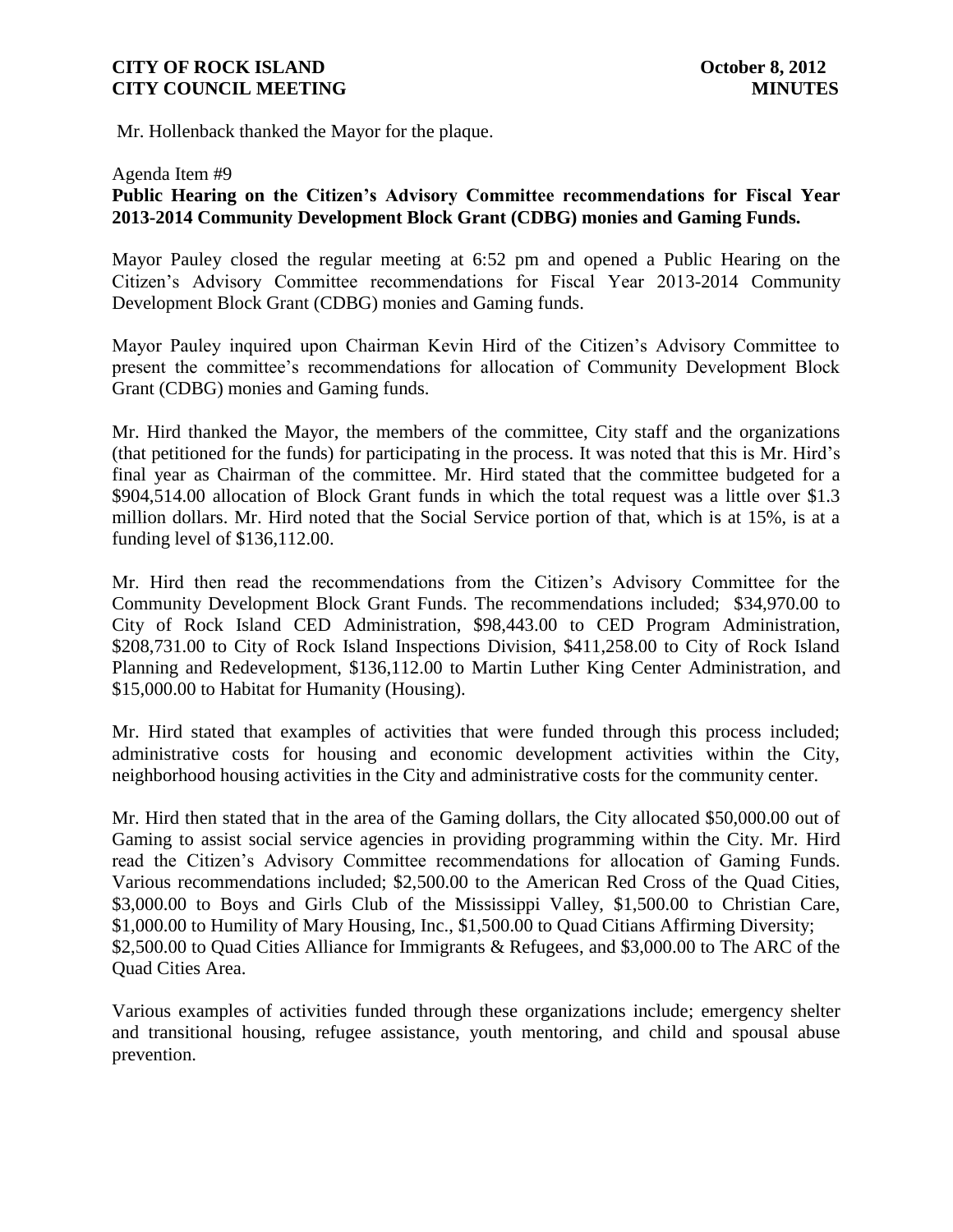Mr. Hird stated that the Citizen's Advisory Committee is asking that Council revisit the amount available through the Gaming Funds program. Mr. Hird stated that the Citizen's Advisory Committee would like for Council to consider tying those funds to a percentage of the Gaming dollars, which would be 1.5%. Mr. Hird further discussed this matter.

Council discussed the recommendations.

Mayor Pauley inquired as to whether there was anyone that wished to speak in favor of the recommendations from the Citizen's Advisory Committee.

Ann Ring from Christian Care stepped forward. Ms. Ring thanked Council for consideration of the Citizen's Advisory Committee's recommendation of \$1,500.00 for Christian Care. Ms. Ring discussed the services that Christian Care provides, which includes the domestic violence shelter for women and the rescue mission for homeless men.

Mr. Ed Hanna of 2529 35<sup>th</sup> Avenue stepped forward. Mr. Hanna stated that he is Chairman of the Board of the Community Caring Conference and President of the Quad City Alliance for Immigrants and Refugees. Mr. Hanna thanked Council for the consideration of funds that have been recommended by the Citizen's Advisory Committee.

Mr. Dougal Nelson with Habitat for Humanity Quad Cities stepped forward. Mr. Nelson thanked Council for consideration of the recommended funds from the Citizen's Advisory Committee. Mr. Nelson stated that Habitat does a lot more than build houses for low income working families. Mr. Nelson advised that they put partner families through a series of classes to help them with their budget, home maintenance, home ownership and conflict resolution. Mr. Nelson stated that since 1993, Habitat for Humanity has built 75 homes in the Quad Cities in which four more homes are under construction and they are getting ready to break ground on the  $80<sup>th</sup>$  home next month. It was noted that 21 of these homes have been built in the City of Rock Island. Mr. Nelson stated that last year in Rock Island County alone, \$58,500.00 has been put back on the tax roll.

Council discussed this item.

Mayor Pauley inquired as to whether there was anyone that wished to speak in opposition to the recommendations from the Citizen's Advisory Committee. No one stepped forward.

With no other persons present to speak on the Citizen's Advisory Committee recommendations for Fiscal Year 2013-2014 Community Development Block Grant (CDBG) monies and Gaming funds, Mayor Pauley closed the Public Hearing and reconvened the regular meeting at 7:15 pm. Mayor Pauley stated that final decisions on the CDBG and Gaming allocations will be made on Monday, October 15, 2012 at the regular Council meeting.

#### Agenda Item #10

**Public Hearing on a request from Friendship Manor (on behalf of Friendship In-Home Services) for a Special Use Permit to operate a Community Integrated Living Arrangement group home for adults with intellectual/developmental disabilities at 1202 19 ½ Avenue**.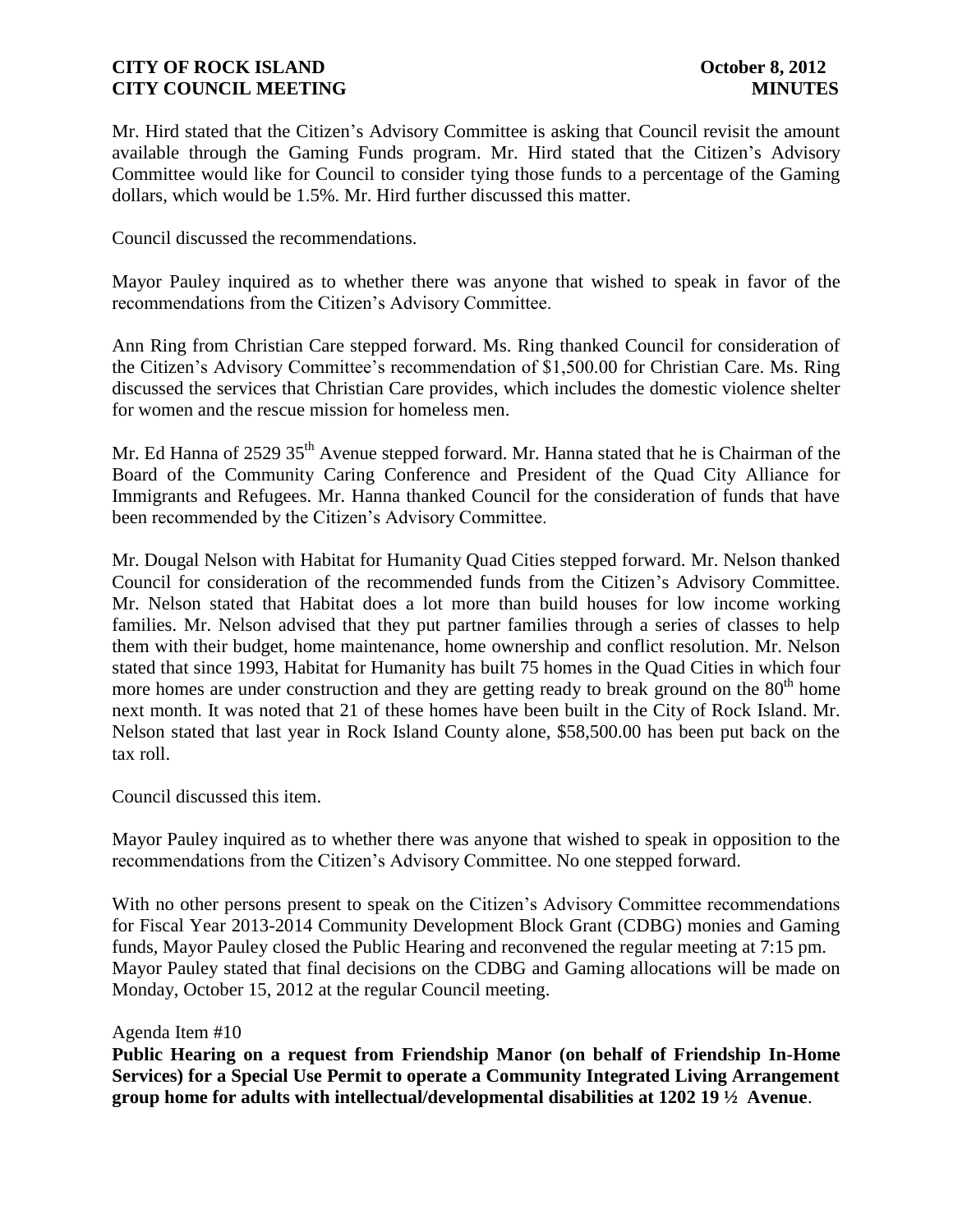Mayor Pauley closed the regular meeting at 7:16 pm and opened a Public Hearing on a request from Friendship Manor (on behalf of Friendship In-Home Services) for a Special Use Permit to operate a Community Integrated Living Arrangement group home for adults with intellectual/developmental disabilities at 1202 19 ½ Avenue.

Mr. Daniel Clem of 1209 21<sup>st</sup> Avenue and Friendship In-Home Services Director for Friendship Manor stepped forward. Mayor Pauley swore in Mr. Clem.

Mr. Clem stated that the CILA is a Community Integrated Living Arrangement group home. Mr. Clem advised that the State of Illinois' goal is to look at closing a lot of state mental health institutions and integrating people back into the community. Mr. Clem indicated that this will allow Friendship Manor, which is a continuing care retirement community to withstand the vision of providing service to those that live in the community. Mr. Clem added that this will allow a group home for approximately six to eight individuals. It was noted that as of a week ago, there are six to eight individuals that are ready and wanting to move into this group home. Mr. Clem commented that these individuals would be integrated into the community; they would have jobs and this will give them the independence of having a home.

Alderman Foley stated that he was involved in several meetings in regards to this item. Alderman Foley commented that initially, some neighbors were not in favor of this group home, but after they attended the meetings and learned more about it, they changed their minds and are in support of this group home.

Alderwoman Murphy inquired as to whether this group home will be staffed. Mr. Clem responded yes, 24 hours a day, seven days a week.

Alderman Tollenaer discussed maintenance on the property as it related to cleaning up some of the properties owned by Friendship Manor. Alderman Tollenaer advised that maintenance is needed on this property now. Mr. Clem stated that they are going to spend over \$100,000.00 on the property, but it takes time.

Council further discussed this issue.

Mayor Pauley inquired as to whether there was anyone who wished to speak in favor of the special use permit application. No one stepped forward.

Mayor Pauley then inquired as to whether there was anyone who wished to speak in opposition to the special use permit application. No one stepped forward.

With no person present to speak in favor of or in opposition to the special use permit application, Mayor Pauley closed the Public Hearing and reconvened the regular meeting at 7:22 pm.

It was moved by Alderman Foley and seconded by Alderman Conroy to approve the special use permit as recommended, subject to the stipulations that; up to eight residents and two staff employees be allowed; that a minimum of four parking spaces on the site be provided; that additional employee parking be provided on the adjacent Friendship Manor site; that no signs be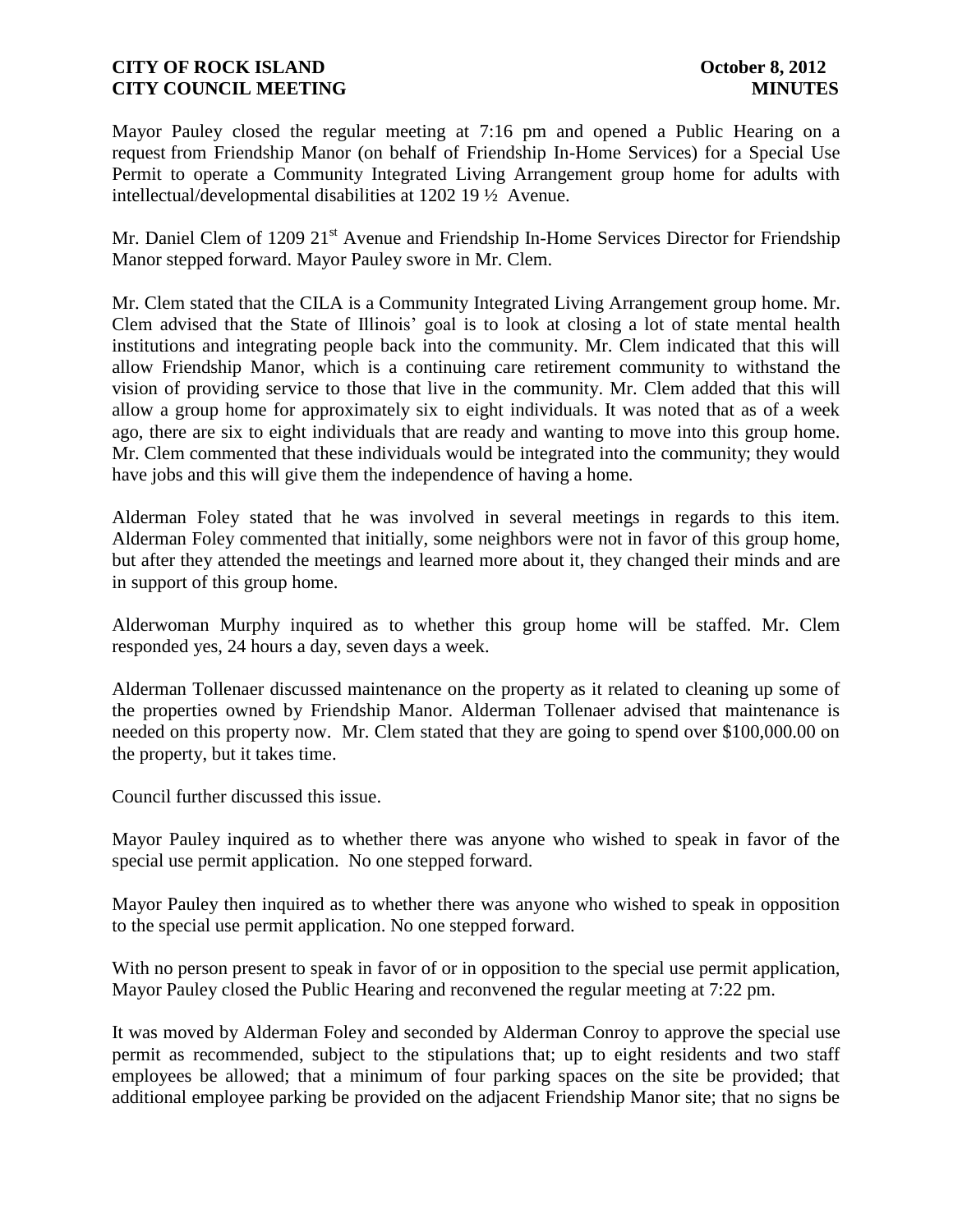allowed; that the use shall meet all other applicable codes and ordinances and refer to the City Attorney for an ordinance. The motion carried by the following Aye and No vote: those voting Aye being; Alderman Brooks, Alderman Conroy, Alderman Foley, Alderman Tollenaer, Alderman Jones, Alderwoman Murphy and Alderman Austin; those voting No, none.

### Agenda Item #11

**A Special Ordinance amending a Special Ordinance by limiting parking on the east side of 42nd Street from 14th Avenue to a point 80 feet south of the center line of 14th Avenue for a parking limit of two hours, and establishing a no parking zone beginning at the south end of the two hour parking zone extending 10 feet to the south.**

Alderwoman Murphy moved and Alderman Foley seconded to consider, suspend the rules and pass the ordinance. The motion carried by the following Aye and No vote; those voting Aye being; Alderman Brooks, Alderman Conroy, Alderman Foley, Alderman Tollenaer, Alderman Jones, Alderwoman Murphy and Alderman Austin; those voting No, none.

### Agenda Item #12

### **A Special Ordinance amending a Special Ordinance by removing a no parking zone on the west side of 36th Street between 28th and 30th Avenues.**

It was moved by Alderman Austin and seconded by Alderwoman Murphy to consider, suspend the rules and pass the ordinance. The motion carried by the following Aye and No vote; those voting Aye being; Alderman Brooks, Alderman Conroy, Alderman Foley, Alderman Tollenaer, Alderman Jones, Alderwoman Murphy and Alderman Austin; those voting No, none.

Agenda Item #13 **CLAIMS**

It was moved by Alderman Austin and seconded by Alderman Foley to accept the following reports and authorize payments as recommended. The motion carried by the following Aye and No vote; those voting Aye being; Alderman Brooks, Alderman Conroy, Alderman Foley, Alderman Tollenaer, Alderman Jones, Alderwoman Murphy and Alderman Austin; those voting No, none.

- a. Report from the Administrative Services Department regarding payment in the amount of \$4,785.40 to Kutsunis and Weng P.C. for legal services rendered for the month of September.
- b. Report from the Public Works Department regarding payment #1 in the amount of  $$70,817.85$  to Centennial Contractors for services provided for the  $13<sup>th</sup>$  Avenue Reconstruction:  $1<sup>st</sup>$  to  $2<sup>nd</sup>$  Street project. (215)
- c. Report from the Public Works Department regarding payment #2 and final in the amount of \$30,518.40 to A.J. Excavating, Inc. for services provided for the Jackson Square Parking Lot project. (216)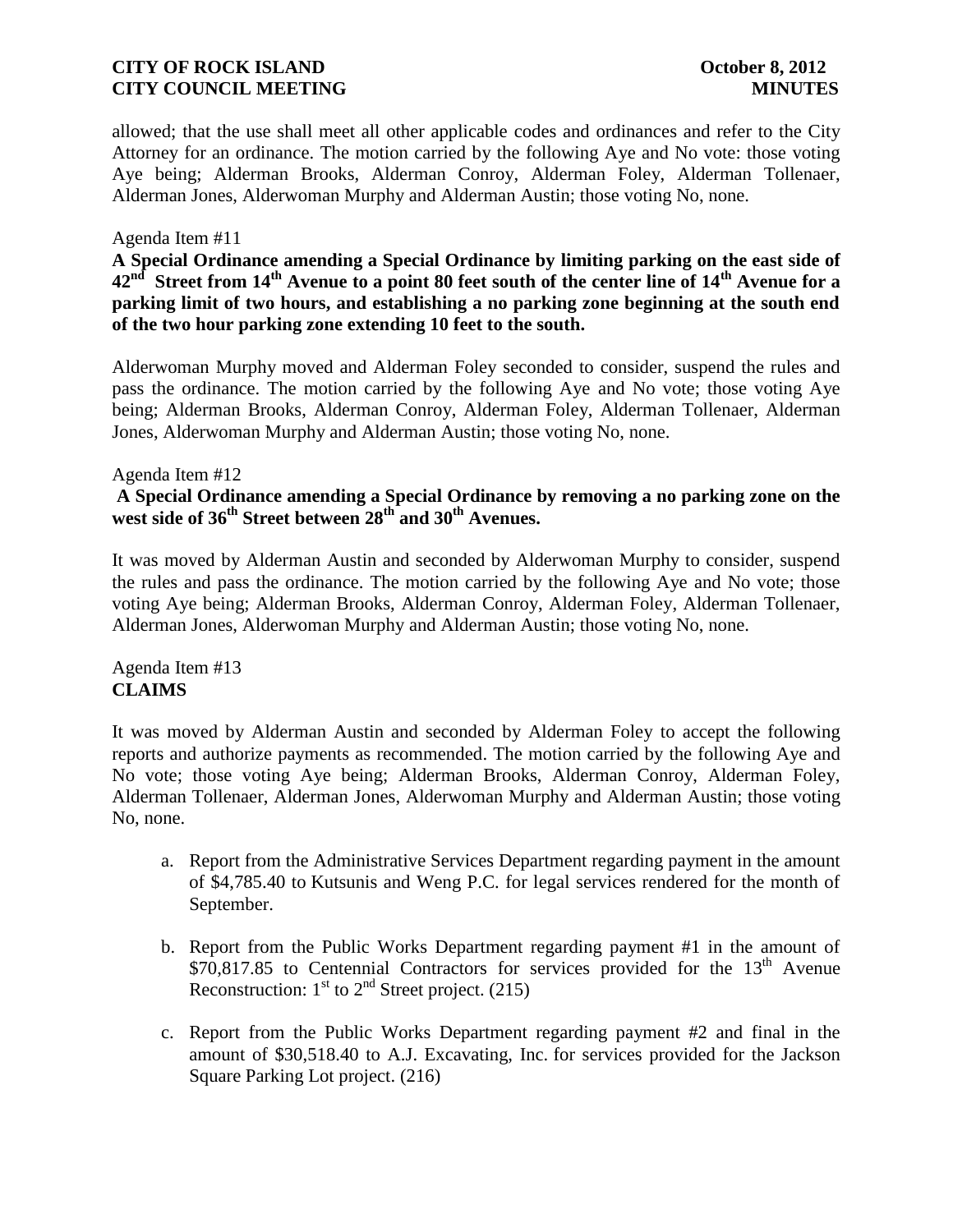- d. Report from the Public Works Department regarding payment #4 in the amount of \$74,198.75 to Valley Construction for services provided for the  $24<sup>th</sup>$  Street Resurfacing:  $5<sup>th</sup>$  Avenue to  $9<sup>th</sup>$  Avenue project. (217)
- e. Report from the Public Works Department regarding payment #12 in the amount of \$1,883,059.30 to Civil Constructors, Inc. for services provided for the Wet Weather Treatment System project. (218)

## Agenda Item #14 **Claims for the week of September 28 through October 4 in the amount of \$682,551.90.**

Alderman Conroy moved and Alderman Foley seconded to allow the claims. The motion carried by the following Aye and No vote; those voting Aye being; Alderman Brooks, Alderman Conroy, Alderman Foley, Alderman Tollenaer, Alderman Jones, Alderwoman Murphy and Alderman Austin; those voting No, none.

#### Agenda Item #15

# **Payroll for the weeks of September 17 through September 30 in the amount of \$1,255,304.74.**

It was moved by Alderman Conroy and seconded by Alderman Foley to allow the payroll. The motion carried by the following Aye and No vote; those voting Aye being; Alderman Brooks, Alderman Conroy, Alderman Foley, Alderman Tollenaer, Alderman Jones, Alderwoman Murphy and Alderman Austin; those voting No, none.

#### Agenda Item #16

**Report from the Community and Economic Development Department regarding bids for the Centennial Bridge Building Roof Replacement project, recommending the bid be awarded to Economy Roofing and Insulating in the amount of \$27,690.00.**

Alderwoman Murphy moved and Alderman Jones seconded to award the bid as recommended and authorize the City Manager to execute the contract documents. The motion carried by the following Aye and No vote; those voting Aye being; Alderman Brooks, Alderman Conroy, Alderman Foley, Alderman Tollenaer, Alderman Jones, Alderwoman Murphy and Alderman Austin; those voting No, none.

#### Agenda Item #17

**Report from the Community and Economic Development Department regarding an agreement with the Northwestern Illinois Housing Coalition led by Rock Island Economic Growth Corporation as it relates to the National Attorney Generals' Mortgage Foreclosure Settlement.**

It was moved by Alderman Foley and seconded by Alderman Conroy to approve the agreement as recommended and authorize the Mayor to execute the contract documents.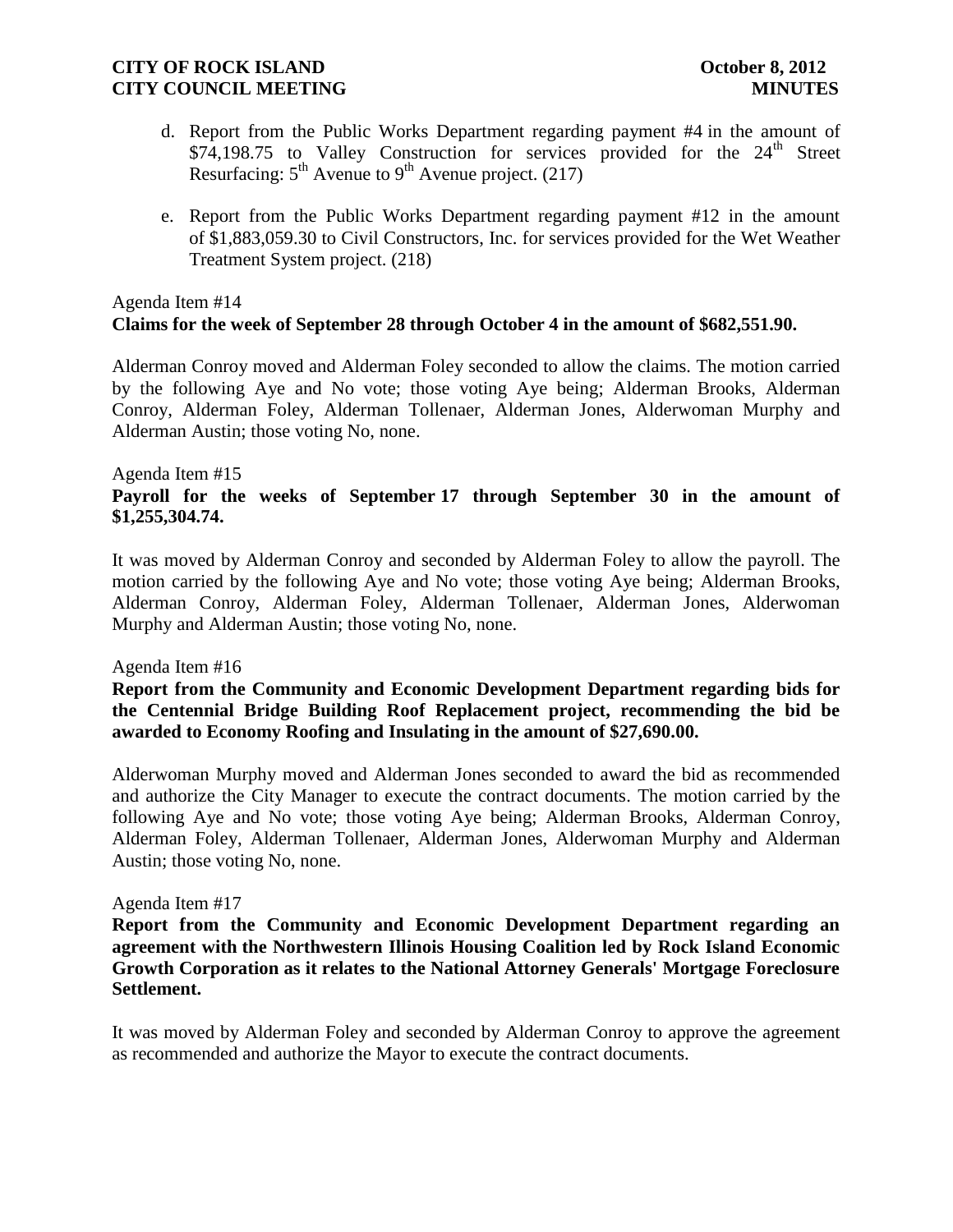Discussion followed. Renaissance Rock Island President Brian Hollenback stepped forward. Mr. Hollenback advised that this is part of the National Attorney General's Foreclosure Prevention program. Mr. Hollenback noted that the consortium members participating in the Northwestern Housing Coalition include Moline, East Moline, Sterling, Morrison, Fulton, The ARC and Project Now. Mr. Hollenback advised that these dollars are being requested based on a very strong track record.

Mr. Hollenback advised that \$20 million dollars has successfully been administered with the stimulus one and two. Mr. Hollenback discussed the direct impact on the City. It was noted that since 1998, this public/private partnership has had a direct impact on over 645 housing units. Mr. Hollenback advised that the stimulus has been a controversial topic. It was noted that for every \$100,000.00 spent, it generates over \$30,000.00 back between State and Federal taxes. Mr. Hollenback pointed out that through the stimulus program, there has been 79 units (single family and multi-family) at about \$15 million dollars. Mr. Hollenback indicated that 38 single family homes have been addressed, 11 vacant, three abandoned, and 24 foreclosed homes as well as seven new housing starts and a multi-family development. Mr. Hollenback stated that this is in addition to the demolition from both NSP1 and NSP2 that the City has done on their own as being consortium members with GROWTH. Mr. Hollenback further discussed the local direct impact for the City.

Mr. Hollenback explained the application process by which the Northwestern Illinois Housing Coalition will apply for funds with GROWTH being the lead applicant. Mr. Hollenback stated that the request for funds will be just under \$24 million dollars. Mr. Hollenback advised that the funds will be used for activities that include; workforce housing, downtown riverfront development, development of new housing (single family and multi-family), financial education, redevelopment of vacant, abandoned or foreclosed homes, demolition of blighted structures, owner-occupied rehab and the reduction of lead based paint hazards. Mr. Hollenback further discussed these types of activities and specific uses for the funds.

Council discussed Mr. Hollenback's presentation.

After discussion, the motion carried by the following Aye and No vote; those voting Aye being; Alderman Brooks, Alderman Conroy, Alderman Foley, Alderman Tollenaer, Alderman Jones, Alderwoman Murphy and Alderman Austin; those voting No, none.

### Agenda Item #18

**Report from the Finance Department regarding an adjustment to the Fiscal Year 2013 Budget, recommending a budget transfer decreasing the annual ditch cleaning contract budget in the amount of \$20,117.76 and increasing the mudjacking program budget in the amount of \$20,117.76.**

Alderman Foley moved and Alderwoman Murphy seconded to approve the budget adjustment as recommended.

Alderman Conroy inquired as to whether this is because of not having the need for ditches this year or is it for more of a need for mudjacking.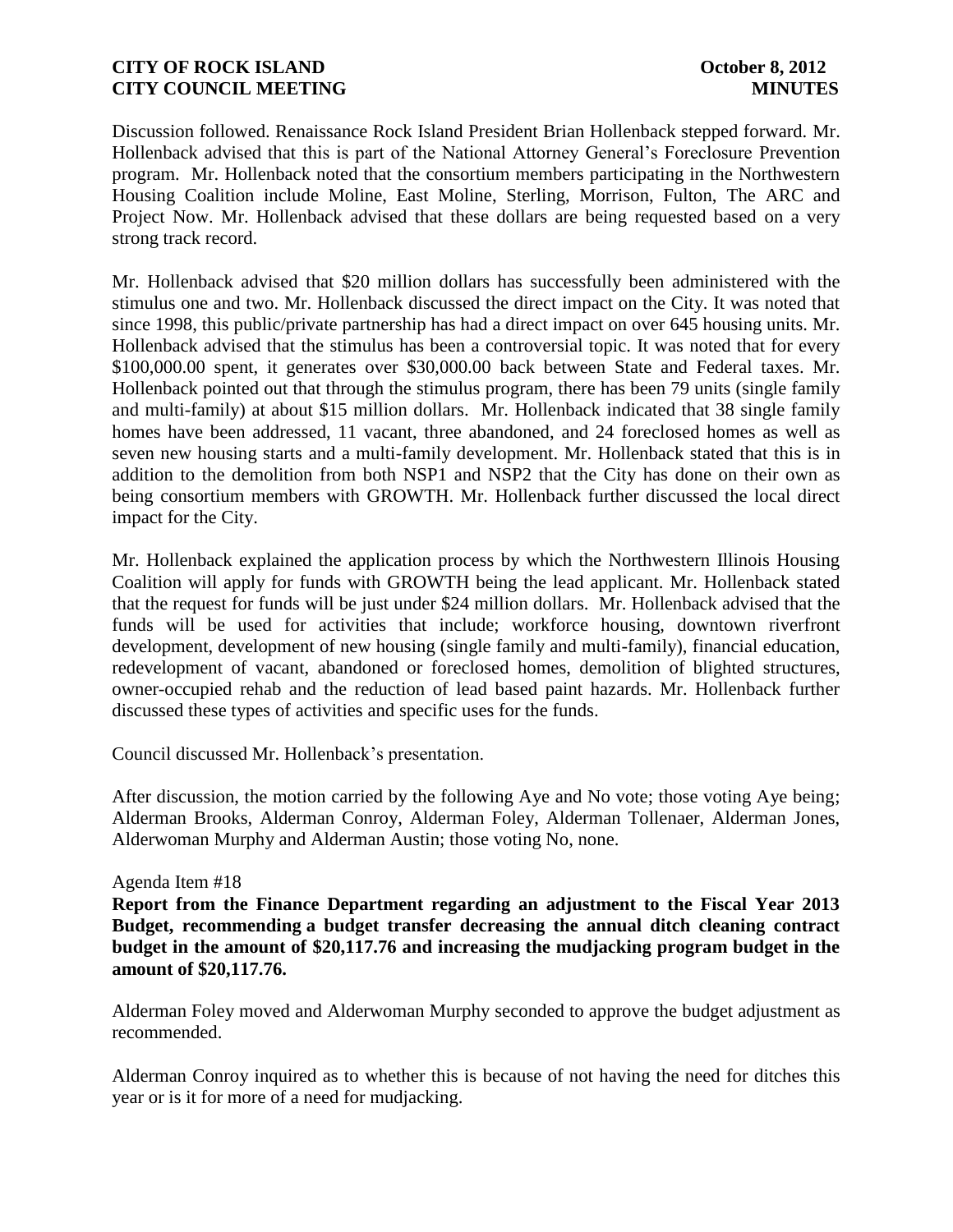Assistant City Manager Bob Hawes stated that the City is out of money for mudjacking and there are more voids to fill.

After discussion, the motion carried by the following Aye and No vote; those voting Aye being; Alderman Brooks, Alderman Conroy, Alderman Foley, Alderman Tollenaer, Alderman Jones, Alderwoman Murphy and Alderman Austin; those voting No, none.

#### Agenda Item #19

**Report from the Public Works Department regarding request for qualifications from consulting firms to perform studies of the entryway at the Central Fire Station and the lighting at the 30/31 Library Branch, recommending the selection of Shive-Hattery, Inc.**

It was moved by Alderman Austin and seconded by Alderman Jones to approve the selection of Shive-Hattery, Inc. as recommended and authorize the Engineering Division to enter into negotiations with them for a service agreement. The motion carried by the following Aye and No vote; those voting Aye being; Alderman Brooks, Alderman Conroy, Alderman Foley, Alderman Tollenaer, Alderman Jones, Alderwoman Murphy and Alderman Austin; those voting No, none.

#### Agenda Item #20

**Report from the Public Works Department regarding Sunset Marina rates, recommending a rate increase of 3% for the 2013 boating season and 3% for the 2014 boating season, implementing the maintenance dredging plan as early as possible in 2013, and refinancing the marina debt as part of the next general obligation bond sale.**

Alderman Foley moved and Alderman Brooks seconded to approve the recommendations as stated.

Alderman Conroy inquired as to whether the dredging will begin in the spring.

Assistant City Manager Hawes advised that there will be two dredgings; one is the emergency dredging, which will begin next week and it is hoped that the planned dredge will begin in the spring. Mr. Hawes stated that the City will be dredging 7,000 yards every other year.

Alderman Conroy inquired as to how long it would take to get the marina back into reasonable shape. Mr. Hawes commented that it may take approximately four to six years.

Council and Mr. Hawes further discussed this item.

After discussion, the motion carried by the following Aye and No vote; those voting Aye being; Alderman Brooks, Alderman Conroy, Alderman Foley, Alderman Tollenaer, Alderman Jones, Alderwoman Murphy and Alderman Austin; those voting No, none.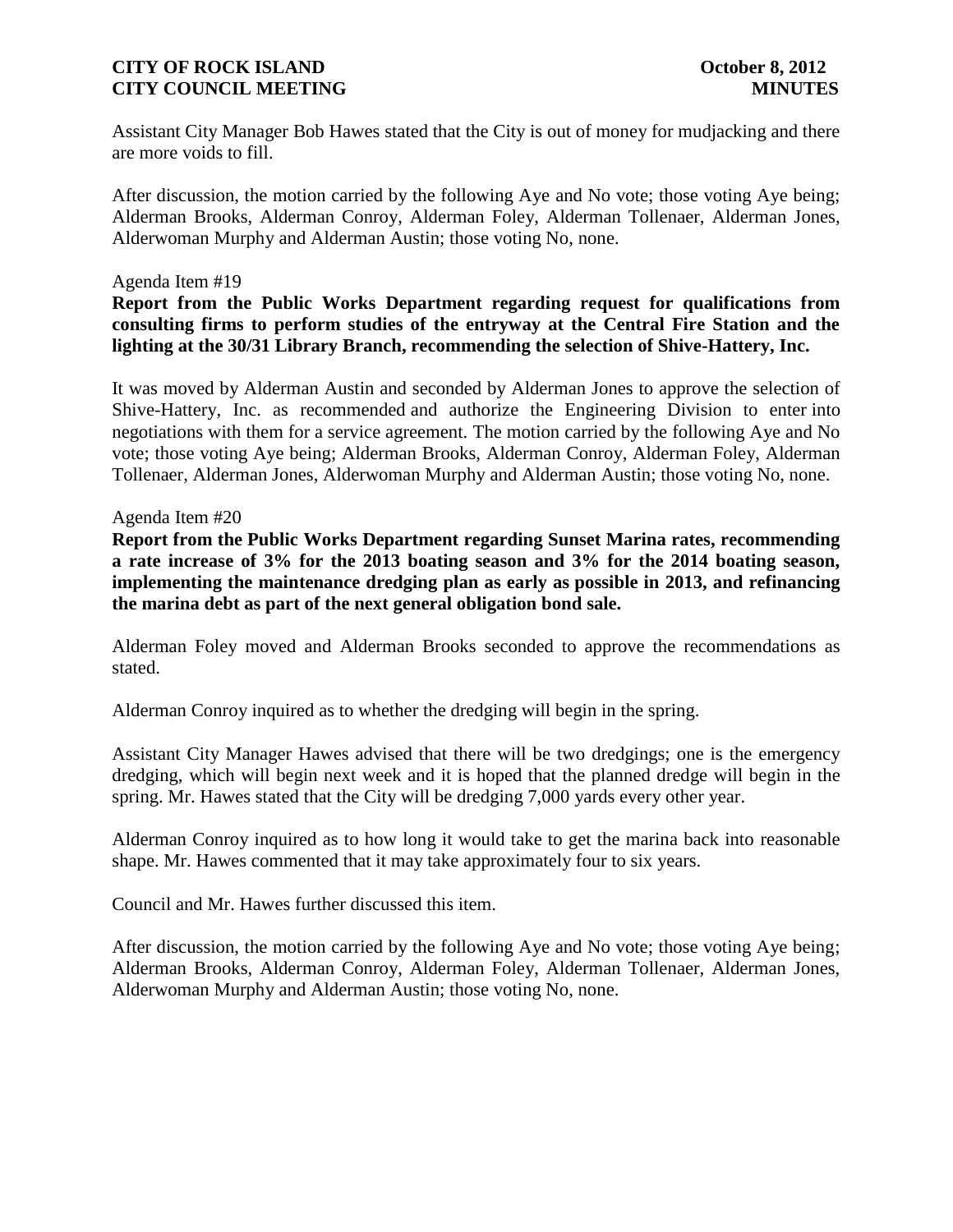#### Agenda Item #21

**Report from the Community and Economic Development Department regarding a request from The Locks, LLC for a Riverfront Corridor Overlay District site plan review for construction of a 34-dwelling-unit residential development in a B-2 (central business) district at approximately 1980 1st Avenue**.

It was moved by Alderman Jones and seconded by Alderwoman Murphy to approve the request as recommended. The motion carried by the following Aye and No vote; those voting Aye being; Alderman Brooks, Alderman Conroy, Alderman Foley, Alderman Tollenaer, Alderman Jones, Alderwoman Murphy and Alderman Austin; those voting No, none.

#### Agenda Item #22

# **Report from the Mayor regarding appointments and reappointments to the Human Rights Commission and Martin Luther King Junior Center Board.**

Alderman Austin moved and Alderman Tollenaer seconded to approve the appointments and reappointments as recommended. The motion carried by the following Aye and No vote; those voting Aye being; Alderman Brooks, Alderman Conroy, Alderman Foley, Alderman Tollenaer, Alderman Jones, Alderwoman Murphy and Alderman Austin; those voting No, none.

Ms. Janet Lockhart-Johnson was appointed to the Human Rights Commission for a three year term expiring on June 30, 2015.

Mr. Jim Kerr and Ms. Lauren Loften were reappointed to the Human Rights Commission for three year terms expiring on June 30, 2015.

Latricia Andrews, Brian Hollenback, Matthew Pappas, David Levin, Linda Johnson and Angelo Julien were all reappointed to the Martin Luther King Junior Center Board with terms expiring on January 31, 2015.

### Agenda Item #23

**Report from the City Clerk regarding a request from Broadway Presbyterian Church to close off a portion of 23rd Street from the corner of 7th Avenue to the end of their property on Saturday, October 20, 2012 from 8:00 am to 3:00 pm for their Octoberfest and Community Health Fair.**

It was moved by Alderman Tollenaer and seconded by Alderman Jones to approve the street closing as recommended. The motion carried by the following Aye and No vote; those voting Aye being; Alderman Brooks, Alderman Conroy, Alderman Foley, Alderman Tollenaer, Alderman Jones, Alderwoman Murphy and Alderman Austin; those voting No, none.

Agenda Item #24

**Report from the City Clerk regarding a request from Kavanaugh's Hilltop Tavern to hold an outdoor event on Saturday, October 27, 2012 from 7:00 pm to midnight at 1228 30th Street.**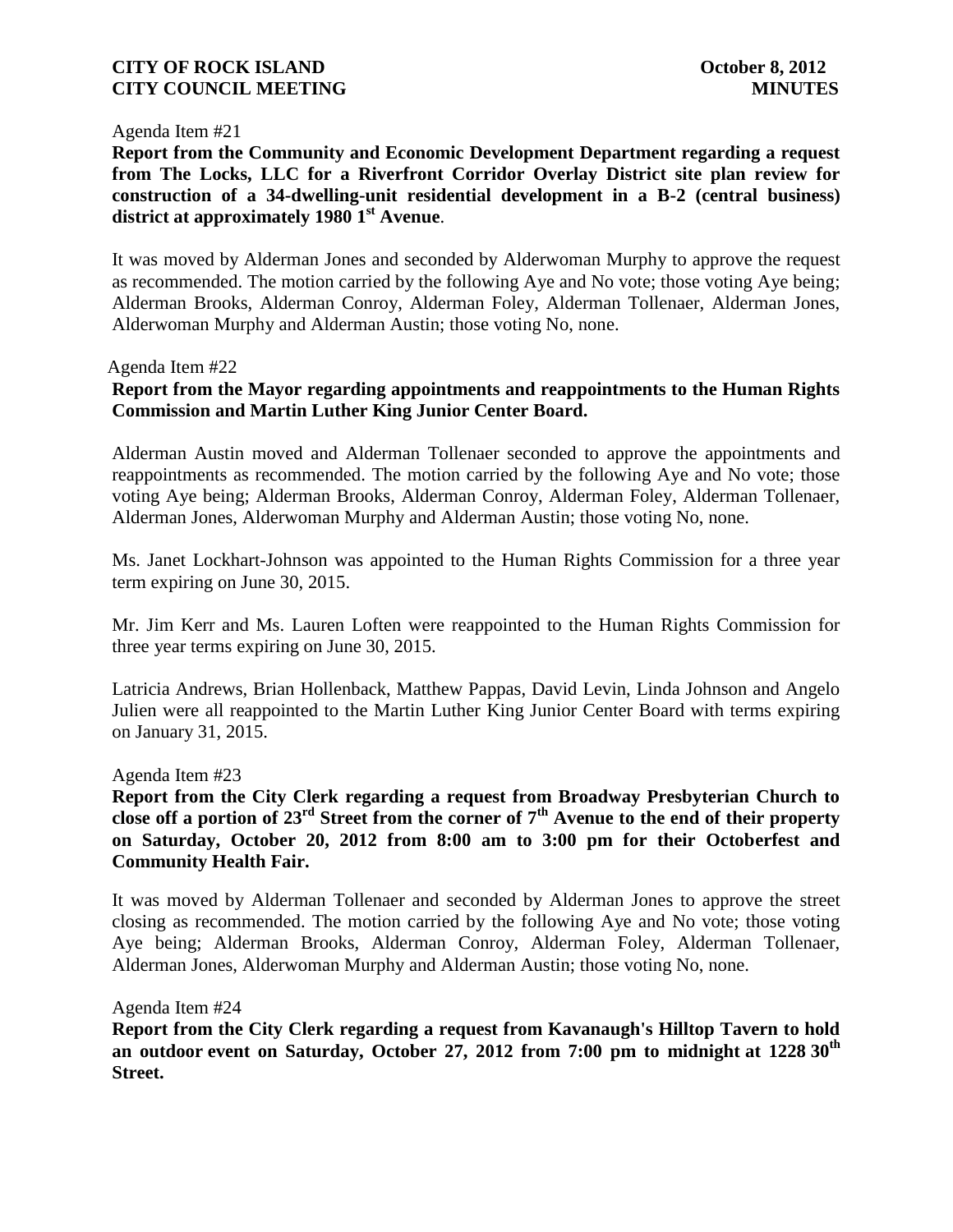Alderman Jones moved and Alderman Foley seconded to approve the event as recommended, subject to complying with all liquor license regulations and subject to being closed down early if noise complaints are received. The motion carried by the following Aye and No vote; those voting Aye being; Alderman Brooks, Alderman Conroy, Alderman Foley, Alderman Tollenaer, Alderman Jones, Alderwoman Murphy and Alderman Austin; those voting No, none.

### Agenda Item #25

**Report from the City Clerk regarding a request for a Street Closing at 28th Street between 28th Avenue and 29th Avenue on Sunday, October 28, 2012 from noon to 4:00 pm for a block party.** 

It was moved by Alderman Foley and seconded by Alderman Jones to approve the request as recommended. The motion carried by the following Aye and No vote; those voting Aye being; Alderman Brooks, Alderman Conroy, Alderman Foley, Alderman Tollenaer, Alderman Jones, Alderwoman Murphy and Alderman Austin; those voting No, none.

Agenda Item #26 **Other Business**

No one signed up to address Council to speak on a topic.

Alderwoman Murphy discussed Neighborhood Partners. Alderwoman Murphy stated that she hopes Council is still very committed to Neighborhood Partners. Alderwoman Murphy advised that several staff members that were very active with Neighborhood Partners are leaving the City. Alderwoman Murphy added that Neighborhood Partners is really the glue that keeps all of the different neighborhoods and organizations that work with the neighborhoods together throughout the City. Alderwoman Murphy stated that as the budget process moves forward, it is hoped that it will be seen how important Neighborhood Partners is to the community and it is hoped that the City will continue to support it.

Alderwoman Murphy encouraged everyone to Shop Rock Island. Alderwoman Murphy stated that Friday is the Hot Dog Lady's last day in downtown Rock Island. Alderwoman Murphy encouraged everyone to show Joan Hill how much the City appreciates her presence downtown by going downtown at least once by Friday, having lunch and telling her thank you.

### Agenda Item #27 **Executive Session on Personnel.**

The Executive Session was held prior to the regular meeting.

Agenda Item #28 **Recess**

A motion was made by Alderman Jones and seconded by Alderwoman Murphy to recess to Monday, October 15, 2012 at 5:30 pm. The motion carried by the following Aye and No vote: